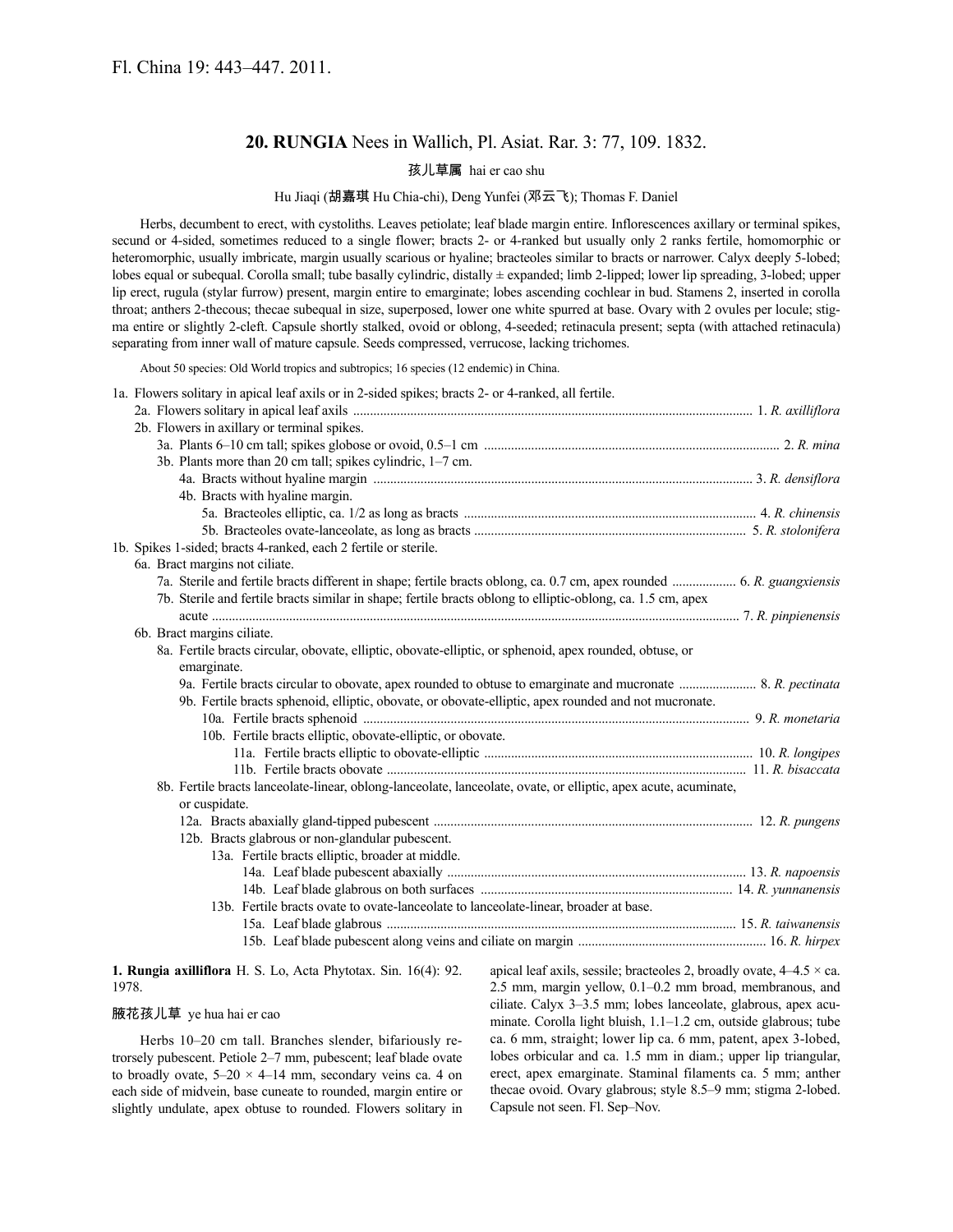● Streamsides; 400–700 m. Guangxi, Guizhou.

**2. Rungia mina** H. S. Lo, Acta Phytotax. Sin. 16(4): 93. 1978.

## 矮孩儿草 ai hai er cao

Herbs 6–10 cm tall. Stems ca. 1 mm in diam., erect, usually unbranched, white retrorsely gland-tipped pubescent. Petiole 2–5 mm, densely pubescent; leaf blade ovate or broadly ovate,  $5-20 \times 4-10$  mm, both surfaces sparsely pubescent, secondary veins 2 or 3 on each side of midvein, base broadly cuneate, margin entire, apex obtuse. Spikes terminal or axillary, sessile, globose to ovoid, 5–10 mm, 2-sided, contracted; bracts all fertile, obovate to spatulate-obovate, ca.  $4 \times 3$  mm, abaxially pilose, margin hyaline and ciliolate, apex obtuse to sometimes acute; bracteoles boat-shaped, ca.  $3 \times 2$  mm, concave, margin ciliolate. Calyx 5-lobed almost to base; lobes linear-lanceolate, 1.5–1.7 mm, apex acuminate. Corolla purple, ca. 3.8 mm; tube ca. 2 mm; lower lip ca. 1.8 mm, patent, 3-lobed, lobes suborbicular, ca. 0.5 mm in diam., and outside slightly pubescent on central one; upper lip broadly triangular, ca. 1.5 mm, erect, apex emarginate. Staminal filaments ca. 1.5 mm; anther thecae ovoid. Ovary glabrous; style ca. 4 mm, glabrous. Capsule ca. 2.7 mm, glabrous. Fl. Sep.

● Wet places in forests; ca. 1400 m. Yunnan.

**3. Rungia densiflora** H. S. Lo, Acta Phytotax. Sin. 16(4): 94. 1978.

## 密花孩儿草 mi hua hai er cao

Herbs to 50 cm tall. Stems stout, bifariously retrorsely pubescent. Petiole 0.5–2 cm, pubescent; leaf blade ellipticovate, ovate, or ovate-lanceolate,  $2-8.5 \times 1-3$  cm, papery, both surfaces glabrous or minutely hirsute, secondary veins 6–8 on each side of midvein, base cuneate and slightly decurrent onto petiole, margin entire, apex acuminate to slightly obtuse. Spikes terminal or axillary, sessile, to 3 cm; bracts 4-ranked, all fertile, homomorphic, usually spatulate to sometimes obovate,  $7-11 \times 1.5-3$  mm, 3-veined, margin not hyaline but ciliate and densely so apically, apex rounded to obtuse; bracteoles 2, obovate, ca.  $6 \times 2 - 3$  mm, margin hyaline. Calyx ca. 4 cm; lobes linear-lanceolate. Corolla 1.1–1.7 cm, outside pilose; tube basally cylindric for 6–9 mm; lower lip oblong, 5–8 mm, apex 3-lobed, central lobe smaller; upper lip triangular-ovate, erect, shortly 2 lobed. Staminal filaments 5–7 mm, glabrous; anther thecae ovoid. Capsule ca. 6 mm. Fl. Sep–Oct, fr. Nov–Dec.

● Forests, streamsides; 400–800 m. Anhui, Guangdong, Jiangxi, Zhejiang.

#### **4. Rungia chinensis** Bentham, Fl. Hongk. 166. 1861.

## 中华孩儿草 zhong hua hai er cao

Herbs to 70 cm tall, spreading to erect. Stems slender, 4 angled, sulcate, slightly puberulent, usually rooting at basal nodes. Petiole 0.5–3 cm, pubescent; leaf blade ovate to oblonglanceolate,  $2.5-9 \times 1.8-3$  cm, membranous, glabrous except sparsely hirsute along veins, secondary veins 5 or 6 on each side of midvein, base cuneate to attenuate, margin entire or slightly undulate, apex acute to obtuse. Spikes terminal or axillary, 1–7 cm, 2-sided; bracts 4-ranked, all fertile, elliptic,  $7-8 \times$ 2–4 mm, margin sparsely ciliate, apex acute; bracteoles elliptic,  $4-5 \times$  ca. 2.5 mm, margin membranous and sparsely ciliate, apex mucronate. Calyx deeply 5-lobed; lobes linear-lanceolate, ca. 5 mm. Corolla bluish, 6–8 mm, outside slightly pilose and glandular punctate; lower lip 3-lobed, lobes ca. 7 mm; upper lip shallowly dentate. Ovary subglabrous; style ca. 1 cm, glabrous; stigma obtuse. Capsule ovoid, ca. 6 mm, 4-seeded. Seeds lenticular, ca. 1.5 mm wide, minutely tuberculate. Fl. Sep–Oct, fr. Nov–Dec.

Grasslands; 300–1200 m. Anhui, Fujian, Guangdong, Guangxi, Jiangxi, Taiwan, Zhejiang [Vietnam].

This species is used medicinally.

**5. Rungia stolonifera** C. B. Clarke in J. D. Hooker, Fl. Brit. India 4: 547. 1885.

#### 匍匐鼠尾黄 pu fu shu wei huang

*Justicia stolonifera* (C. B. Clarke) B. Hansen.

Herbs 30–60 cm tall, erect, branched, rooting at basal nodes. Stems 4-angled, sulcate, pubescent along groove. Petiole 5–10 mm; leaf blade ovate,  $2.5-7.5 \times 1.8-3.8$  cm, subglabrous except for some pubescence on margin, secondary veins ca. 5 on each side of midvein, base broadly cuneate, margin entire or undulate, apex acute. Spikes terminal or axillary; bracts obovate to spatulate, ca.  $4 \times 3$  mm, minutely pubescent, margin hyaline, apex rounded; bracteoles ovate-lanceolate, similar to bracts. Calyx ca. 1.3 cm, glabrous; lobes lanceolate, margin hyaline. Corolla 1.2–1.6 cm; tube basally cylindric, 2–3 mm in diam., and straight for ca. 8 mm; limb ca. 4 mm; lower lip 3-lobed, pendent, lobes oblong and ca.  $1 \times 1$  mm; upper lip triangular, erect, subentire. Staminal filaments white, glabrous; anther thecae purplish black. Ovary sparsely hirsute; style 1.5–1.8 cm, exserted; stigma orbicular. Capsule 3–4 mm, subglabrous. Seeds ovate in outline, ca.  $2 \times 1.5$  mm, minutely gland-tipped papillose. Fl. Sep–Oct, fr. Nov–Dec.

Forests, trailsides; 200–2300 m. Yunnan [Bangladesh, India].

**6. Rungia guangxiensis** H. S. Lo & D. Fang, Guihaia 17: 46. 1997.

### 广西孩儿草 guang xi hai er cao

Herbs to 70 cm tall, erect. Stems subterete, subglabrous or pubescent when young. Petiole 0.5–2.5 cm, bifariously pubescent; leaf blade elliptic to ovate,  $9-17 \times 2.5-4$  cm, abaxially puberulent, adaxially glabrous, secondary veins ca. 7 on each side of midvein, base cuneate, margin entire, apex shortly acuminate. Spikes terminal, 1-sided; peduncle absent or less than 3 mm; bracts 4-ranked; fertile bracts oblong, ca.  $7 \times 3.5$  mm; sterile bracts broadly obovate,  $7-8 \times 4-5$  mm, glabrous, apex rounded. Calyx ca. 2.5 mm, 5-lobed. Corolla red, ca. 1.7 cm, outside glabrous; tube basally cylindric and ca. 1.5 mm in diam.; lower lip 3-lobed, patent; upper lip ovate-triangular, apex obtuse. Stamens slightly exserted; anther thecae ovoid, lower thecae spurred. Capsule not seen. Fl. Jan–Apr.

● Dense forests; 500–600 m. Guangxi.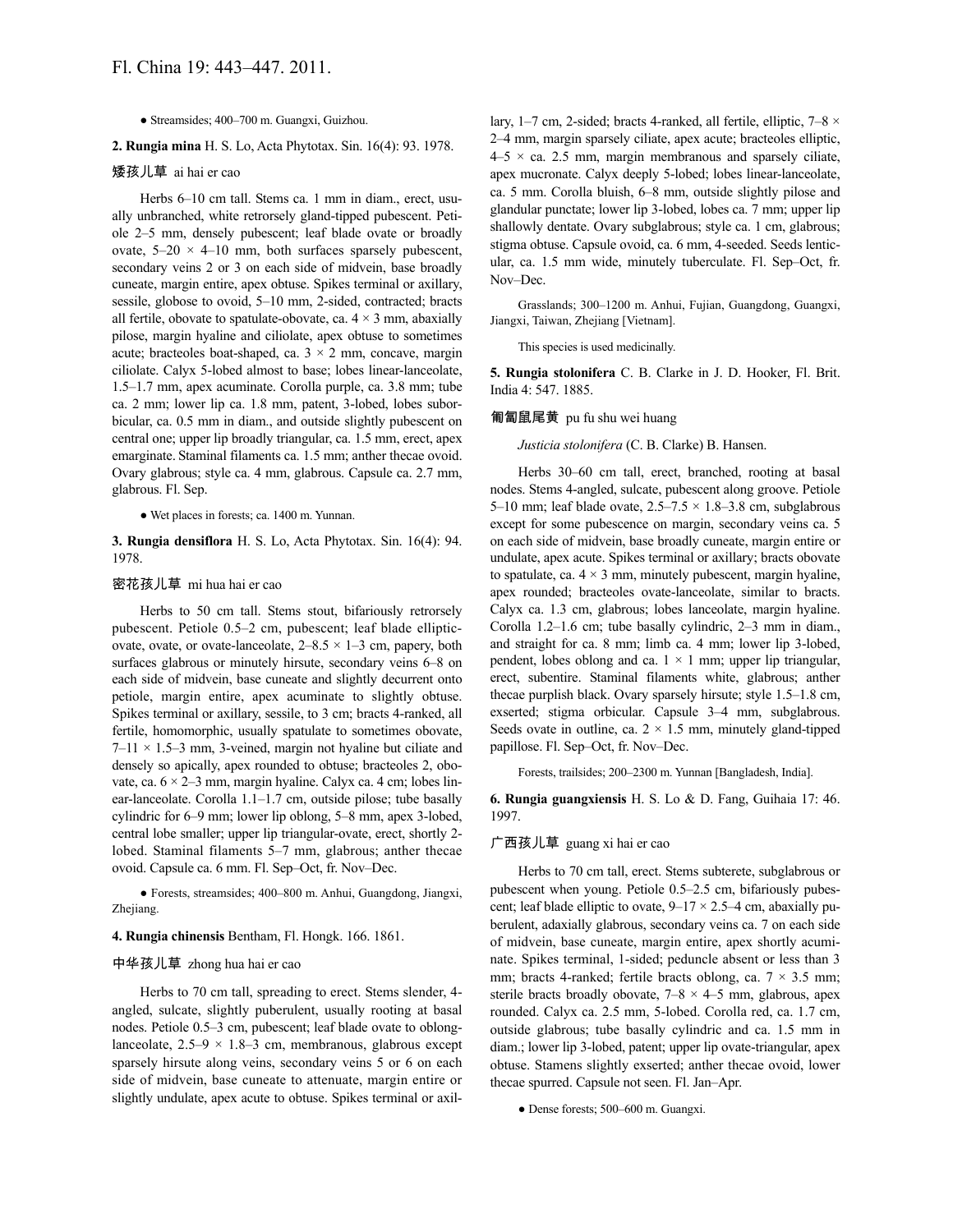**7. Rungia pinpienensis** H. S. Lo, Acta Phytotax. Sin. 16(4): 91. 1978.

#### 屏边孩儿草 ping bian hai er cao

Herbs to 1 m tall, erect. Stems 4-angled when young then subterete, subglabrous. Petiole 2–5 cm, subglabrous; leaf blade elliptic to broadly elliptic,  $13-15 \times 6-8$  cm, cystoliths white, abaxially glabrous or puberulent along veins, adaxially glabrous, secondary veins 9 or 10 on each side of midvein and netted near margin, base broadly cuneate, margin slightly undulate, apex cuspidate. Spikes terminal, ca. 9 cm, 1-sided; peduncle ca. 1 cm; bracts 4-ranked, each 2 sterile or fertile, oblong to elliptic-oblong, ca.  $15 \times 4$ –5 mm, homomorphic, glabrous, margin narrowly hyaline, apex acute. Calyx ca. 5 mm; lobes linear. Corolla not seen. Capsule ca. 1.2 cm, glabrous. Seeds blackish brown, ovate in outline, densely verrucose. Fr. Apr–Jun.

● Streamsides; 900–1900 m. Yunnan.

**8. Rungia pectinata** (Linnaeus) Nees in A. Candolle, Prodr. 11: 470. 1847.

## 孩儿草 hai er cao

*Justicia pectinata* Linnaeus, Amoen. Acad. 4: 299. 1760; *Rungia parviflora* Nees subsp. *pectinata* (Linnaeus) L. H. Cramer; *R. parviflora* var. *pectinata* (Linnaeus) C. B. Clarke; *R. pectinata* var. *clarkeana* Handel-Mazzetti.

Herbs 20–50 cm tall, annual or perennial. Stem basally prostrate and rooting at nodes then erect, minutely pubescent. Petiole 0–7 mm; leaf blade oblong-elliptic,  $1-4 \times 0.4-1.4$  cm, glabrous except for a few trichomes along veins, secondary veins ca. 4 on each side of midvein, base cuneate and decurrent onto petiole, margin entire, apex acute. Spikes axillary or terminal, 0.5–2 cm, 1-sided, solitary or sometimes 2 or 3 compound; bracts dimorphic; sterile bracts green, elliptic, ca.  $4 \times 0.7$  mm, glabrous, apex acute; fertile bracts circular to obovate,  $4-5 \times$ ca. 2 mm, pubescent, margin broadly hyaline, apex obtuse to rounded to emarginate and mucronulate; bracteoles elliptic, 2–3 mm, margin ciliate, apex 2-cleft and subacute. Calyx colorless, pubescent; lobes linear-lanceolate, ca.  $3 \times 0.5$  mm, margin narrowly hyaline, apex mucronulate. Corolla blue or white, ca. 5 mm, outside pubescent; lower lip 3-lobed, lobes triangular; upper lip ovate, 1–2 mm, apex emarginate. Staminal filaments glabrous. Ovary glabrous. Capsule ellipsoid, ca. 2.5 mm, glabrous, 2–4-seeded, apex apiculate. Seeds orbicular in outline, ca. 1 mm in diam., minutely verrucose. Fl. Nov–Jan, fr. Jan–Apr. 2*n*  $= 26, 52.$ 

Wastelands. Guangdong, Guangxi, Hainan, Yunnan [Bangladesh, Bhutan, India, Laos, Myanmar, Nepal, Sri Lanka, Thailand, Vietnam].

*Rungia pectinata* is a common weed in disturbed habitats.

This species is used medicinally.

**9. Rungia monetaria** (Benoist) B. Hansen, Nordic J. Bot. 9: 211. 1989.

## 中越孩儿草 zhong yue hai er cao

*Justicia monetaria* Benoist, Bull. Soc. Bot. France 81: 605. 1934.

Herbs to 1.5 tall, perennial. Stems sulcate, glabrescent. Petiole 1–2.5 cm; leaf blade elliptic to ovate-elliptic,  $6-17 \times 3-$ 8.5 cm, both surfaces densely covered with prominent cystoliths and glabrous, secondary veins 4–7 on each side of midvein, base cuneate and to decurrent and asymmetric or symmetric, margin entire, apex acute to acuminate. Spikes terminal or borne from leafless lateral branches, (2–)5–8(–19) cm; peduncle ca. 1 cm, glabrous; rachis glabrous; bracts 4-ranked; sterile bracts yellowish green, circular, rhombic, or obovate,  $1.2-1.6 \times 1.1-1.6$  cm, glabrous, base rounded to cuneate, margin entire or apically serrate, apex rounded to acute; fertile bracts yellowish brown, sphenoid,  $1.2-1.4 \times 0.8-1.1$  cm, glabrous, base cuneate, margin entire, apex rounded; bracteoles yellowish brown, narrowly lanceolate,  $9-11 \times ca$ . 2 mm, membranous, abaxially glabrous, margin ciliate. Calyx yellowish brown, 6–7 mm, glabrous, 5-lobed almost to base; lobes  $5-6 \times$ ca. 1 mm. Corolla white with purple dotted stripe in throat, ca. 1.5 cm; tube ca.  $6 \times 3$  mm; lower lip oblong, ca.  $7 \times 6$  mm, 3lobed, middle lobe ca.  $3 \times 2$  mm, lateral lobes ca.  $2 \times 1$  mm; upper lip triangular, ca.  $5 \times 6$  mm, apex emarginate. Stamens 2, inserted at base of throat; filaments ca. 3 mm, glabrous; anther thecae ovoid. Ovary ca.  $1.5 \times 1$  mm, glabrous; style ca. 8 mm, glabrous. Capsule obovoid-ellipsoid, ca.  $10 \times 3$  mm, glabrous, 2-seeded. Seeds orbicular in outline, ca. 3 mm in diam., glabrous. Fl. Sep–Oct, fr. Nov–Jan.

Streamsides; 300–900 m. Yunnan [Vietnam].

**10. Rungia longipes** D. Fang & H. S. Lo, Guihaia 17: 49. 1997.

#### 长柄孩儿草 chang bing hai er cao

Herbs to 50 cm tall. Stems subterete, bifariously pubescent. Petiole (1–)4–4.5 cm, pubescent; leaf blade ovate to elliptic,  $10-17 \times 4-8.5$  cm, thinly papery to papery, abaxially pubescent along veins, adaxially densely covered with white linear cystoliths and glabrous, secondary veins 6 or 7 on each side of midvein, base broadly cuneate and slightly oblique, margin undulate-denticulate, apex acuminate. Spikes axillary, 2.5–11 cm, 1-sided; bracts 4-ranked, heteromorphic; sterile bracts elliptic to ovate-elliptic,  $(6-)10-12 \times 3-4$  mm, abaxially subglabrous, hyaline margin ca. 0.5 mm and ciliate, apex obtuse; fertile bracts elliptic to obovate-elliptic, ca.  $12 \times 5$  mm, abaxially puberulent, margin slightly ciliate, apex rounded; bracteoles obovate-elliptic, ca.  $7 \times 3$  mm, apex obtuse. Caly x 6–10 mm; lobes subulate, margin ciliolate. Corolla not seen. Capsule ca. 1 cm, pubescent. Seeds ovate in outline, ca.  $2 \times 2$  mm, verrucose. Fr. Apr–Jun.

● Forests in valleys. Guangxi.

**11. Rungia bisaccata** D. Fang & H. S. Lo, Guihaia 17: 48. 1997.

### 囊花孩儿草 nang hua hai er cao

Herbs 20–40 cm tall. Stems subterete when young then 4 angled, 2-sulcate, pubescent along furrow. Petiole 0.8–2.5 cm, pubescent; leaf blade ovate-elliptic,  $5-13 \times 2.3-5.7$  cm, papery, abaxially subglabrous or puberulent along veins, adaxially glabrous, secondary veins 5–7 on each side of midvein, base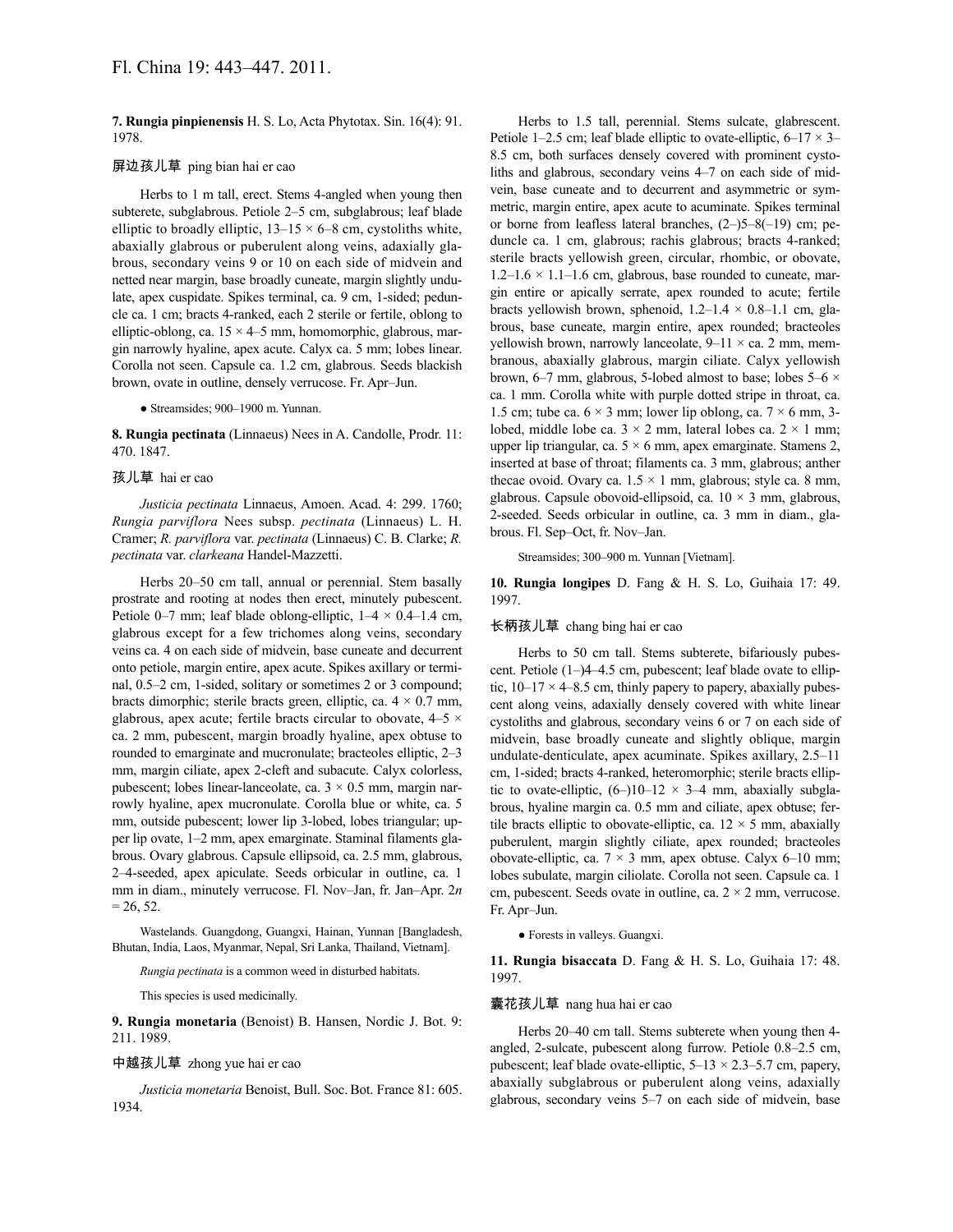broadly cuneate to attenuate, margin slightly undulate, apex acuminate to obtuse. Spikes axillary, 1-sided; bracts 4-ranked, sterile and fertile ones similar, obovate,  $7-11 \times 4-8$  mm, abaxially glabrous, margin slightly ciliate, apex rounded; bracteoles oblong-elliptic, ca.  $10 \times 4$  mm, margin hyaline and ciliolate. Calyx ca. 7 mm; lobes subulate, margin ciliolate. Corolla white with rose dots, ca. 1.8 cm, outside and inside slightly glandtipped puberulent; tube cylindric and ca. 2.5 mm in diam. for ca. 9 mm, inside with a saccate papilla; lower lip ca.  $6 \times 3$  mm, patent, 3-lobed, central lobe larger; upper lip ca. 5 mm, erect, 2 lobed. Staminal filaments ca. 5 mm, glabrous; anther thecae ca. 2 mm. Ovary glabrous; style ca. 1.3 cm, glabrous. Capsule not seen. Fl. Jan–Feb.

### ● Rocky mountains. Guangxi.

**12. Rungia pungens** D. Fang & H. S. Lo, Guihaia 17: 47. 1997.

## 尖苞孩儿草 jian bao hai er cao

Herbs 0.5–1.5 m tall, isophyllous. Stems erect or basal portion prostrate and rooting at nodes, 4-angled, glabrous or bifariously pubescent. Petiole 0.4–5.5 cm, glabrous; leaf blade elliptic to ovate-elliptic,  $2.5-16 \times 0.9-5.5$  cm, densely covered with linear cystoliths, glabrous, secondary veins 4–9 on each side of midvein, base broadly cuneate, margin slightly undulate, apex acuminate. Spikes terminal or axillary, 2–5 cm, 1-sided; peduncle 1–9 cm; rachis pubescent or gland-tipped pubescent; bracts 4-ranked, heteromorphic; sterile bracts elliptic, 7.5–8 × 4–6 mm, abaxially gland-tipped puberulent, hyaline margin 0.8–1.5 mm broad and ciliate, apex cuspidate; fertile bracts lanceolate,  $6.5-7.5 \times$  ca. 4 mm, abaxially gland-tipped puberulent, hyaline margin ca. 1 mm wide and ciliate, apex cuspidate; bracteoles elliptic, ca.  $6 \times 4$  mm, abaxially scabrid, adaxially glabrous. Calyx 6–7 mm; lobes linear, unequal, scabrid. Corolla light yellowish green outside and white with purple dots inside, ca. 1.5 cm, gland-tipped pubescent and pubescent; tube ca. 7 mm; lower lip 3-lobed, middle lobe larger; upper lip ca. 6 mm, apex emarginate. Staminal filaments ca. 5 mm, glabrous; anther thecae ca. 1.5 mm. Ovary hirsute; style ca. 1 cm, basal portion hirsute. Capsule ca. 8 mm, gland-tipped puberulent or puberulent. Seeds ovate in outline, ca.  $2 \times 1.5$  mm, verrucose. Fl. Dec– Feb, fr. Apr–May.

● Limestone hills, forests; 600–1000 m. Guangxi, Yunnan.

**13. Rungia napoensis** D. Fang & H. S. Lo, Guihaia 17: 46. 1997.

### 那坡孩儿草 na po hai er cao

Herbs 70–90 cm tall. Stems 4-angled when young then subterete, sulcate, bifariously pubescent. Petiole 0.5–2.5 cm, bifariously pubescent; leaf blade narrowly elliptic to lanceolate,  $3-10 \times 1-4$  cm, papery, both surfaces densely covered with linear cystoliths, abaxially pubescent along veins, adaxially glabrous, secondary veins 4–7 on each side of midvein, base cuneate, margin subentire, apex acuminate. Spikes axillary or terminal, 1–5 cm, 1-sided; peduncle 3–5 mm, pubescent; bracts 4 ranked; sterile bracts lanceolate-elliptic, ca.  $4 \times 1 - 2$  mm, abaxially glabrous, margin hyaline and ciliate, apex acute; fertile bracts purplish, elliptic, ca.  $9 \times 4$  mm, covered with cystoliths, abaxially glabrous, hyaline margin ca. 0.5 mm broad and ciliate, apex acute; bracteoles purple at tip, elliptic, ca.  $9 \times 5$  mm, abaxially puberulent. Calyx ca. 6 mm; lobes linear. Corolla white, ca. 1.6 cm, outside sparsely pubescent; tube ca.  $7 \times 2$ mm; lower lip ca. 7 mm, 3-lobed, central lobe larger; upper lip triangular, ca. 6 mm, apex emarginate. Staminal filaments ca. 3 mm, glabrous; anther thecae ca. 1.5 mm. Ovary glabrous; style ca. 1.2 cm, subglabrous. Capsule not seen. Fl. Dec–Mar.

● Limestone hills, streamsides; 200–500 m. Guangxi.

**14. Rungia yunnanensis** H. S. Lo, Acta Phytotax. Sin. 16(4): 92. 1978.

## 云南孩儿草 yun nan hai er cao

Herbs. Stems stout, subterete, sulcate, bifariously retrorsely pubescent. Petiole 1.5–2 cm, pubescent; leaf blade ovate,  $6-10 \times 2.5-3.5$  cm, papery, both surfaces glabrous, secondary veins 10–12 on each side of midvein and netted near margin, base attenuate and slightly decurrent onto petiole, margin entire, apex acuminate. Spikes terminal or axillary, to 8 cm, 1-sided; bracts 4-ranked; sterile bracts ovate,  $10-12 \times 5-6$  mm, hyaline margin broad, apex acuminate; bracts fertile, elliptic, ca.  $9 \times 3$  mm, margin hyaline; bracteoles elliptic, ca.  $6.5 \times 3$ mm. Calyx ca. 7 mm; lobes linear, slightly scabrid, apex acuminate. Corolla ca. 1 cm, outside pilose. Staminal filaments glabrous; anther thecae ovoid. Ovary hirsute; style glabrous. Capsule ca. 9 mm, tomentose. Fl. Nov–Dec, fr. Jan–Mar.

● Thickets, valleys, streamsides; 400–1000 m. Yunnan.

#### **15. Rungia taiwanensis** T. Yamazaki, J. Jap. Bot. 43: 61. 1968.

#### 台湾明萼草 tai wan ming e cao

Herbs 30–50 cm tall. Stems prostrate and rooting at nodes on basal portion, bifariously hirsute. Petiole 1–3 cm, pubescent; leaf blade ovate-oblong to oblong-lanceolate,  $2.5-8 \times 2.1-3.5$ cm, membranous, glabrous, secondary veins 4–7 on each side of midvein, base cuneate to attenuate, margin entire or slightly undulate, apex acuminate. Spikes terminal or axillary, to 4 cm, often solitary; peduncle 1–2 cm; bracts 4-ranked; sterile bracts oblong-lanceolate,  $8-9 \times 2-3$  mm, hyaline margin narrow and ciliate; fertile bracts ovate to ovate-lanceolate, hyaline margin broad and ciliate; bracteoles ovate, ca.  $6 \times 3.5$  mm. Calyx ca. 5 mm, 5-lobed almost to base; lobes lanceolate. Corolla blue, ca. 1.5 cm, outside slightly gland-tipped pubescent; throat ca. 3 mm; lower lip 3-lobed; upper lip broad. Stamens exserted; filaments ca. 5 mm, glabrous. Ovary glabrous; style ca. 1 cm, glabrous. Capsule ovoid, ca. 6 mm. Seeds suborbicular, ca. 1.5 × 1.5 mm, minutely tuberculate.

● Thickets, streamsides; 1000–1500 m. Taiwan.

**16. Rungia hirpex** Benoist, Bull. Mus. Natl. Hist. Nat., sér. 2, 2: 149. 1930.

### 金沙鼠尾黄 jin sha shu wei huang

Herbs to 60 cm tall. Stems 4-angled, sulcate, bifariously pubescent along sulcae. Petiole 1–3 cm, pubescent; leaf blade ovate to oblong,  $2.5-9 \times 1.5-4.5$  cm, slightly pubescent along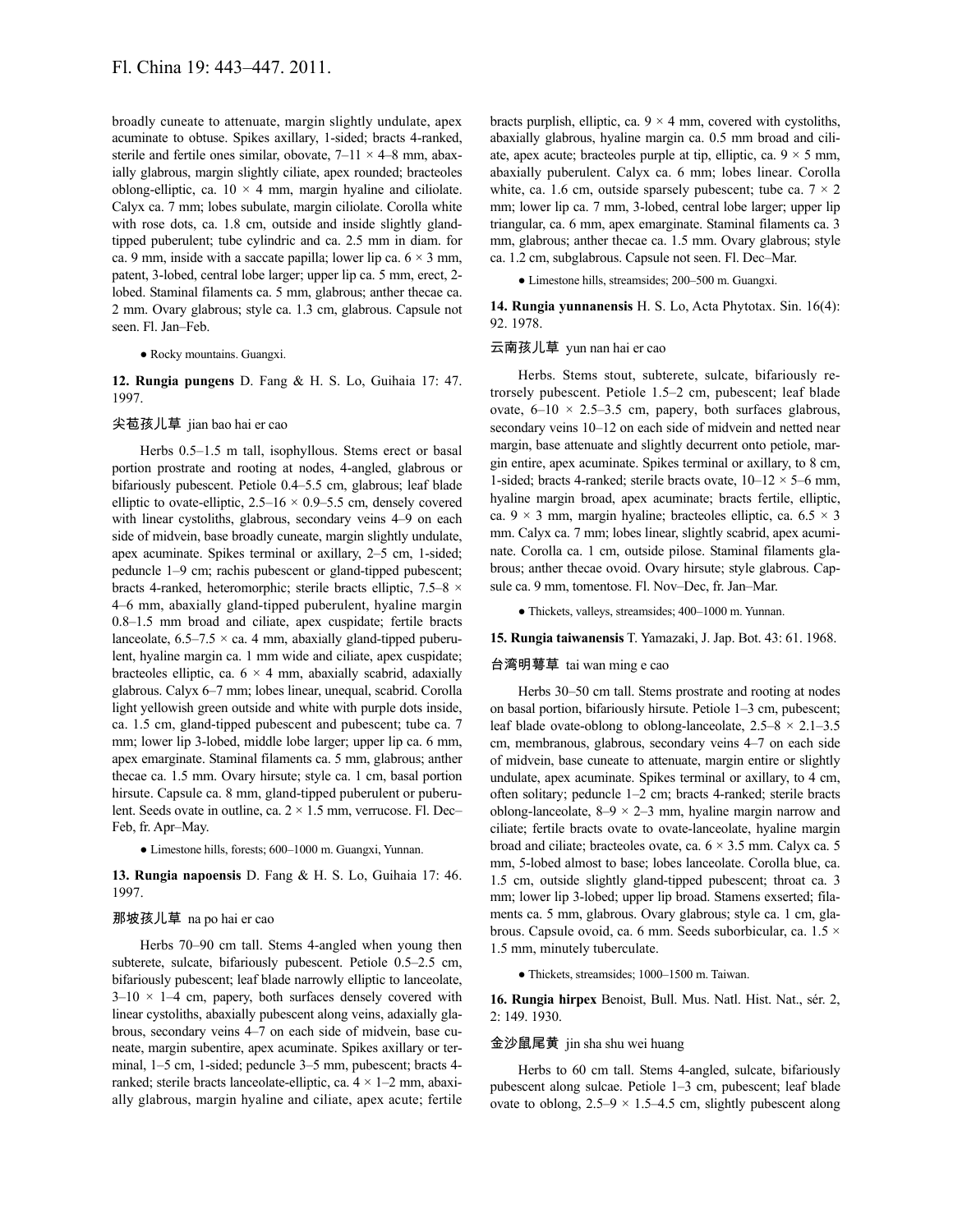# Fl. China 19: 443–447. 2011.

veins, secondary veins 3–5 on each side of midvein and inconspicuous, base cuneate and decurrent onto petiole, margin entire and ciliate, apex acuminate. Spikes terminal, 3–5 cm; bracts homomorphic but sterile ones slightly larger than fertile ones, lanceolate-linear,  $10-14 \times 2-2.5$  mm, abaxially pubescent, margin ciliate, apex acute; bracteoles oblong-lanceolate, ca.  $6 \times 2$ mm, margin ciliate, apex acuminate. Calyx 5-lobed almost to base; lobes linear, ca.  $5 \times 2$  mm, glabrous, apex acute. Corolla ca. 1.4 cm; tube cylindric; lower lip ca.  $2 \times 3$  mm, 3-lobed, lobes ovate and apex rounded; upper lip 2-lobed. Stamens white, ca. 4 mm, glabrous. Ovary glabrous. Capsule 7–8 mm, glabrous. Seeds ovate in outline, ca. 1 mm in diam. Fl. Aug– Oct, fr. Oct–Dec.

● Streamsides; 500–600 m. Yunnan.